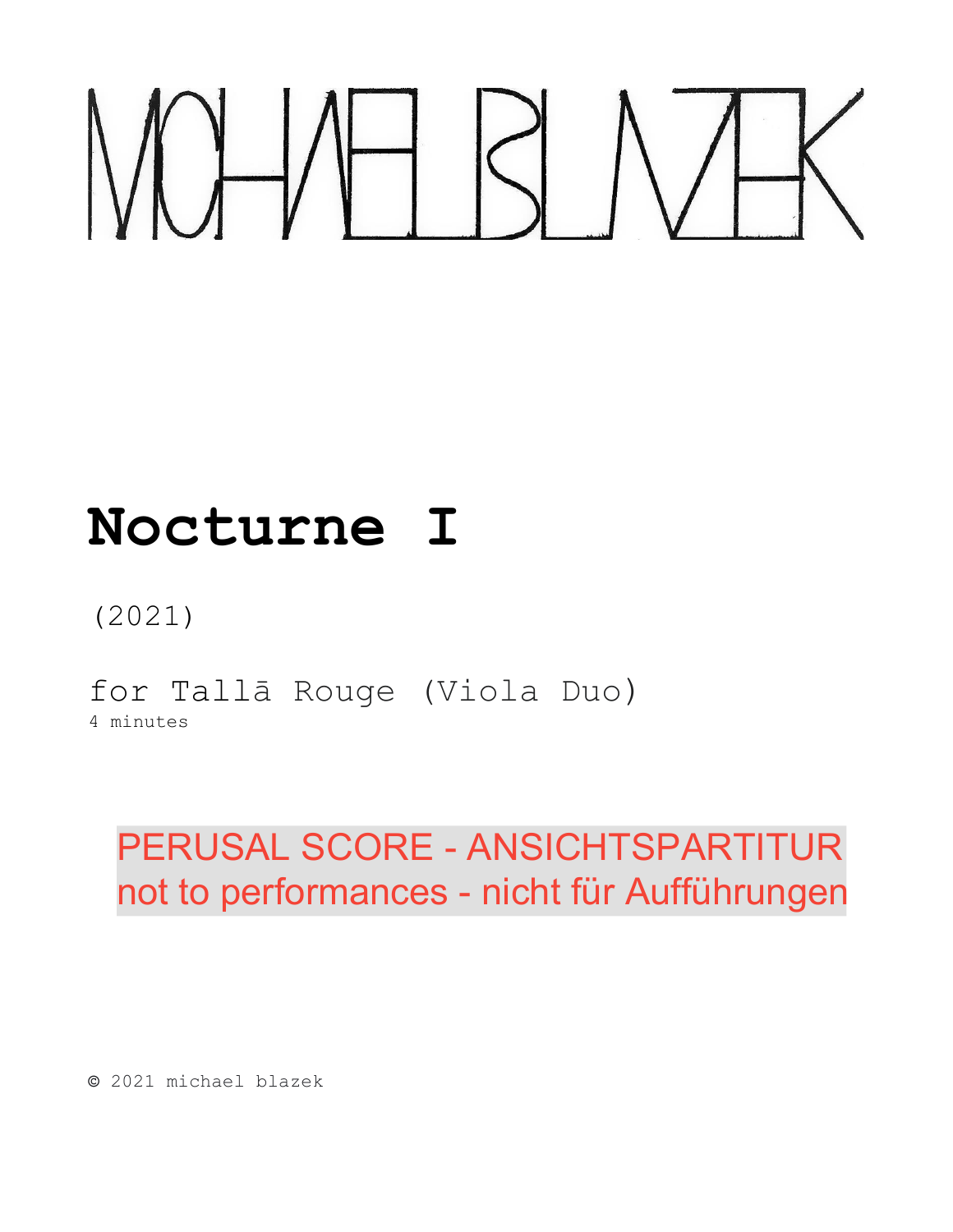## **Nocturne I**

#### **Program Notes:**

Making a piece for two violas was a very interesting challenge, as it is an underrated and underrepresented instrument.

So, thanks to the call for a score by the duo Tallā Rouge, I discovered the magic of combining these two instruments and after much thought about what theme my piece should have, I decided to go with what the sound of the viola evokes in me – the night.

This Nocturne is a short sample of my feelings of the night - serenity, mysteriousness, tranquility and a little bit of tension and sadness.

I used a variety of modern playing techniques and a bit of microtonality in it.

**Michael Blazek**

 *July 23, 2021, Vienna, Austria*

photo by @michael

C

热情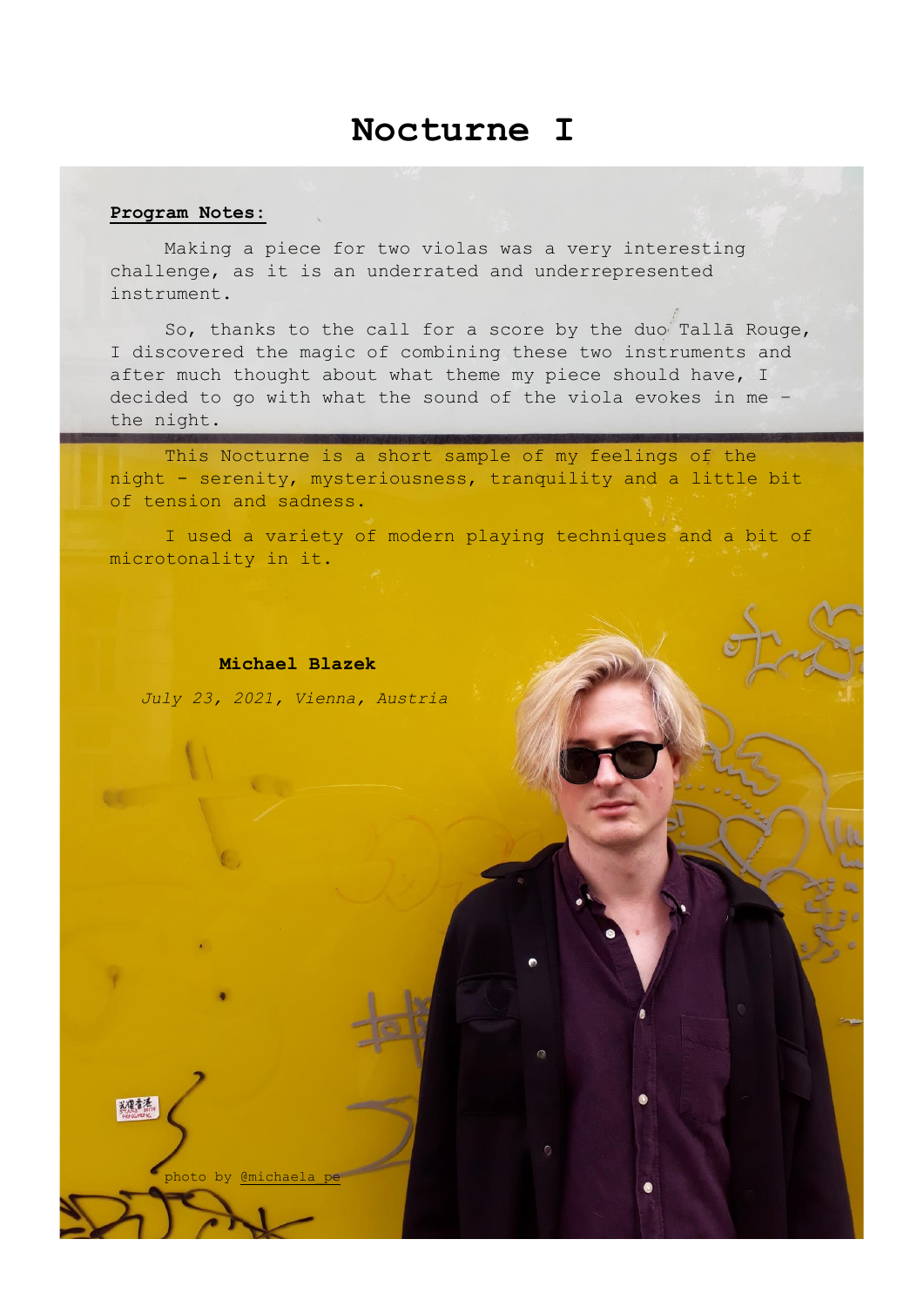#### **Notation:**

þ ŧ ł a quarter tone down



moving/gliding bow from tasto to ponticello (or molto s.p.) and vice versa



natural harmonics



artificial harmonics

[michaelblazek.art](https://michaelblazek.art/)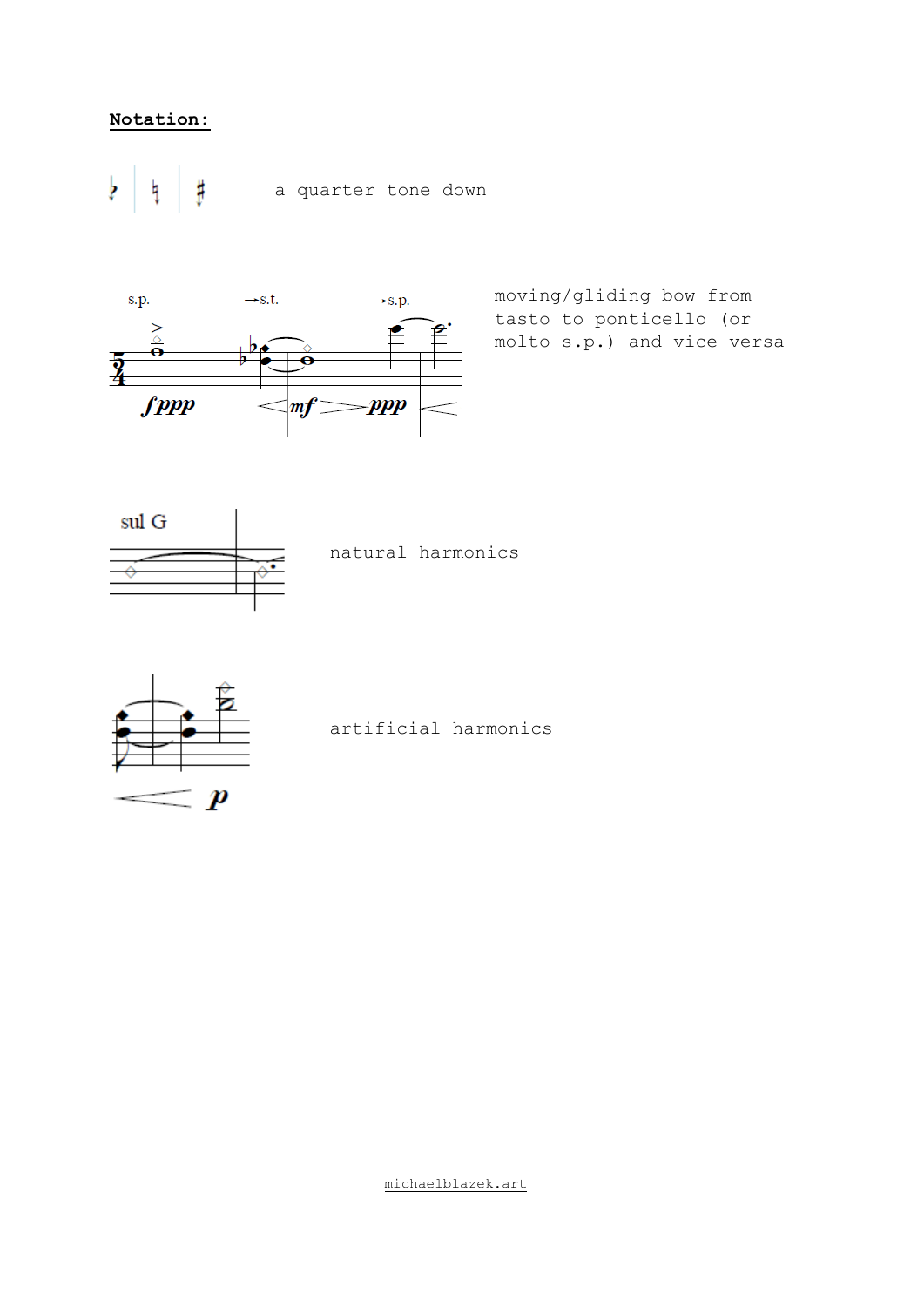#### Score

### Nocturne I

Michael Blazek



© Michael Blazek 2021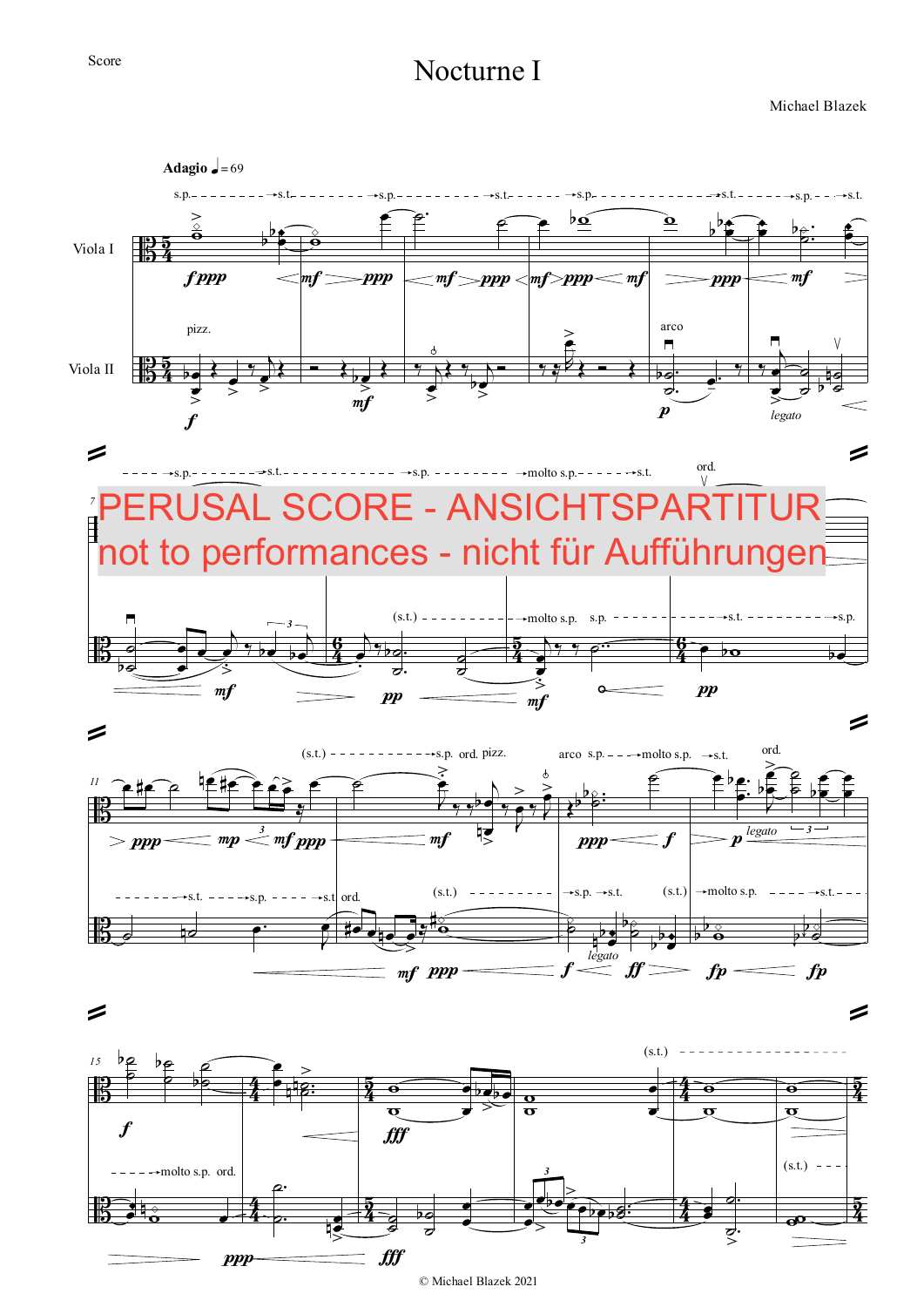



 $\boldsymbol{pp}$ 

 $\boldsymbol{f}$ 



*3*



*espress.*